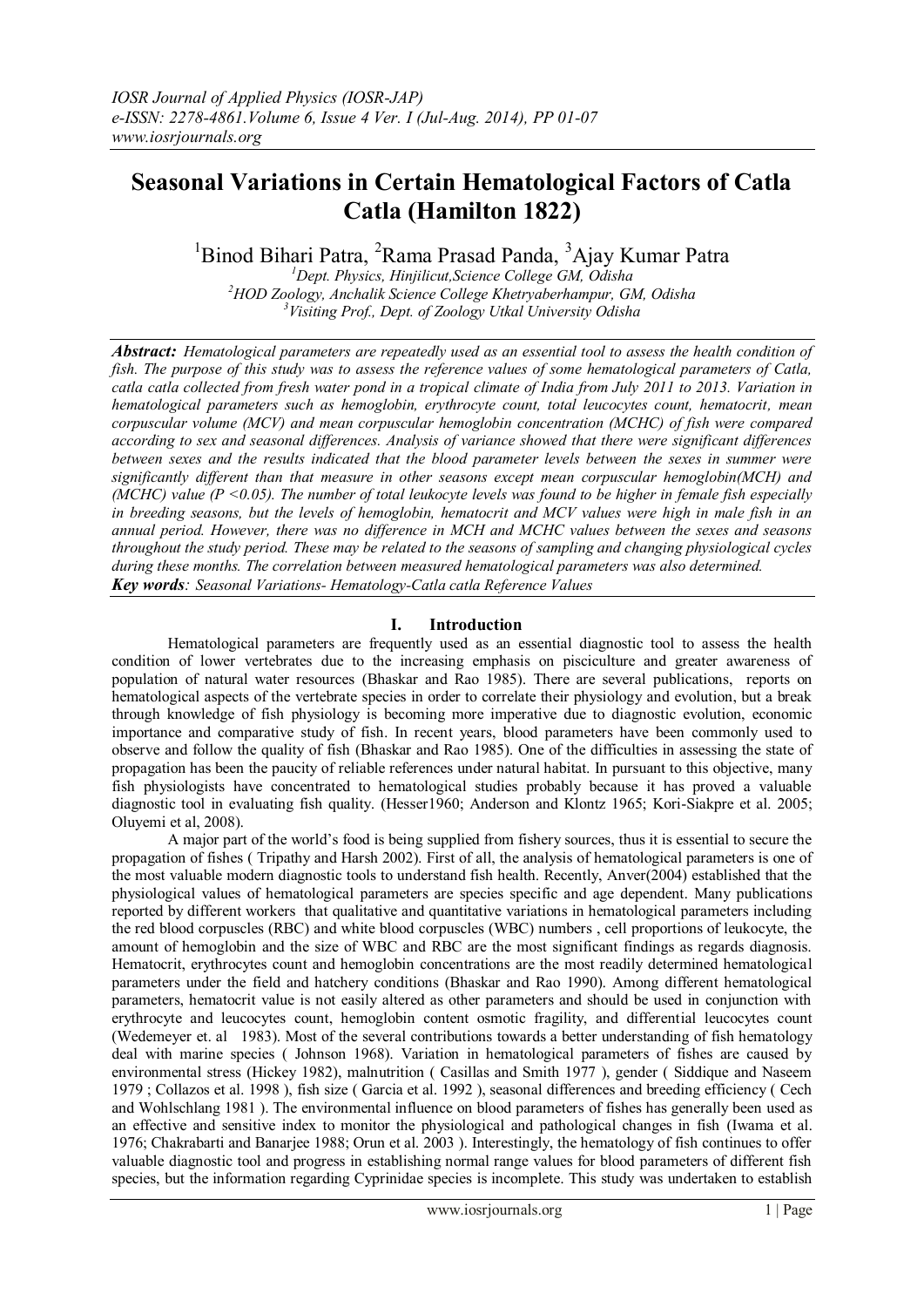reference values for some hematological parameters of a fresh water fish Catla catla living in wild on the basis of sex and seasons.

# **II. Material and methods**

## **Study site and animal sample collection**

C.catla is fresh water teleost belonging to the family Cyprinide and is high-quality flesh together with its good taste made it a high-priced fish in the local market in India. For the present study, fish samples were collected monthly from a fresh pond of Khurda District, Bhubaneswar, India  $(19^0 40^7)$  N to  $20^0 25^7$  N Latitude and  $24^{\circ}$  55" E to  $36^{\circ}$  0.5" E Longitude; area, 2889 km<sup>2</sup>) during July 2011 to June 2013. This area and pond was chosen considering tropical climate, average ambit temperature range between  $9.5^{\circ}$ C (winter) to  $41.4^{\circ}$ C (summer), with annual rain fall of 1,449.1 mm, agricultural, domestic fish farming and human activities. Fifteen to twenty individuals (33.5  $\pm$  3.0 cm in standard length and 1,100  $\pm$  75gm in weight) wre selected in each month from the pond using extension net. Fish samples were put into transport tanks (300L) filled with pond water and transported to the laboratory on the same day. During transport water tank was oxygenated properly.

### **Blood sample collection**

Blood sample were obtained from caudal peduncle and heart by cardiac puncture using disposable plastic syringes fitted with 26-gage needle that was already moistured with heparin and expelled into separate heparinised vials immediately on ice ( Orun et al. 2003, Lavanya et al. 2011). For the estimation of hemoglobin, RBCs and WBCs count, we used whole blood.

### **Hematological analysis**

Cynmethaemoblobin method was used for evolution of hemoglobin concentration as described by Lavanya et al. (2011). For counting the number of RBCs and WBCs, we followed standard procedure as published earlier by us ( Pal et al. 2008, Parida et al. 2011). The results were expressed as the number of RBC or WBC per 1 mm<sup>3</sup> of blood. We counted in an improved Neubauer hemocytometer using Hayem's diluting fluid the total red blood corpuscle or erythrocyte. The number of cells count was determined as described Svobodova et al. (1991) and Oluyemi et al. (2008). The total RBC count per  $mm^3=200x50xN=10,000 N$  (N=number of RBc counted, dilution factor=200). The total WBC or leucocyte was counted in an improved Neubauer hemocytometer using Tuke's diluting fluid. The total count per cubic mm was obtained as  $20x1xL/0.4$  cells=50 x L(L= Number of WBC counted dilution factor=50). The determination of packed cell volume(PCV) was performed as published by Adehayo et al. (2007). The PCV was estimated by using micro-hemotocrit reader and expressed in percentage. Erythocyte indices mean corpuscular volume (MCV), mean corpuscular hemoglobin (MCH) and mean corpuscular hemoglobin concentration (MCHC) were calculated as per formulae of Dacie and Lewis (1975).

 MCV=PCV x 100/erythrocyte count MCH=hemoglobin x 10/ erythrocyte count MCHC=hemoglobin x 100/PCV

#### **Statistical analysis**

Hematological data resulting from the experiment were subjected to one-way analysis of variance (ANOVA) by using the SPSS 17 for windows. Differences between means was determined by Duncan multiple range test (p˂0.05). The correlation between hematological variables was analyzed by Pearson coefficient for linear correlation (r) at p˂0.05.

## **Hematological analysis**

# **III. Result**

In order to determine the hematological parameters of each adult fish, sex seasonal variations were considered during the two years of our study period. The average data of the hematological parameters such as RBC, WBC, hemoglobin, hematocrit, MCV, MCH and MCHC were depicted for both the sexes in different seasons (Table-1). As shown in Table-2 there were significant differences (ANOVA) in hematological parameters between sexes and seasons. The correlations between hematological parameters regarding seasons and sexes has been illustrated in Table-3, 4 and 5.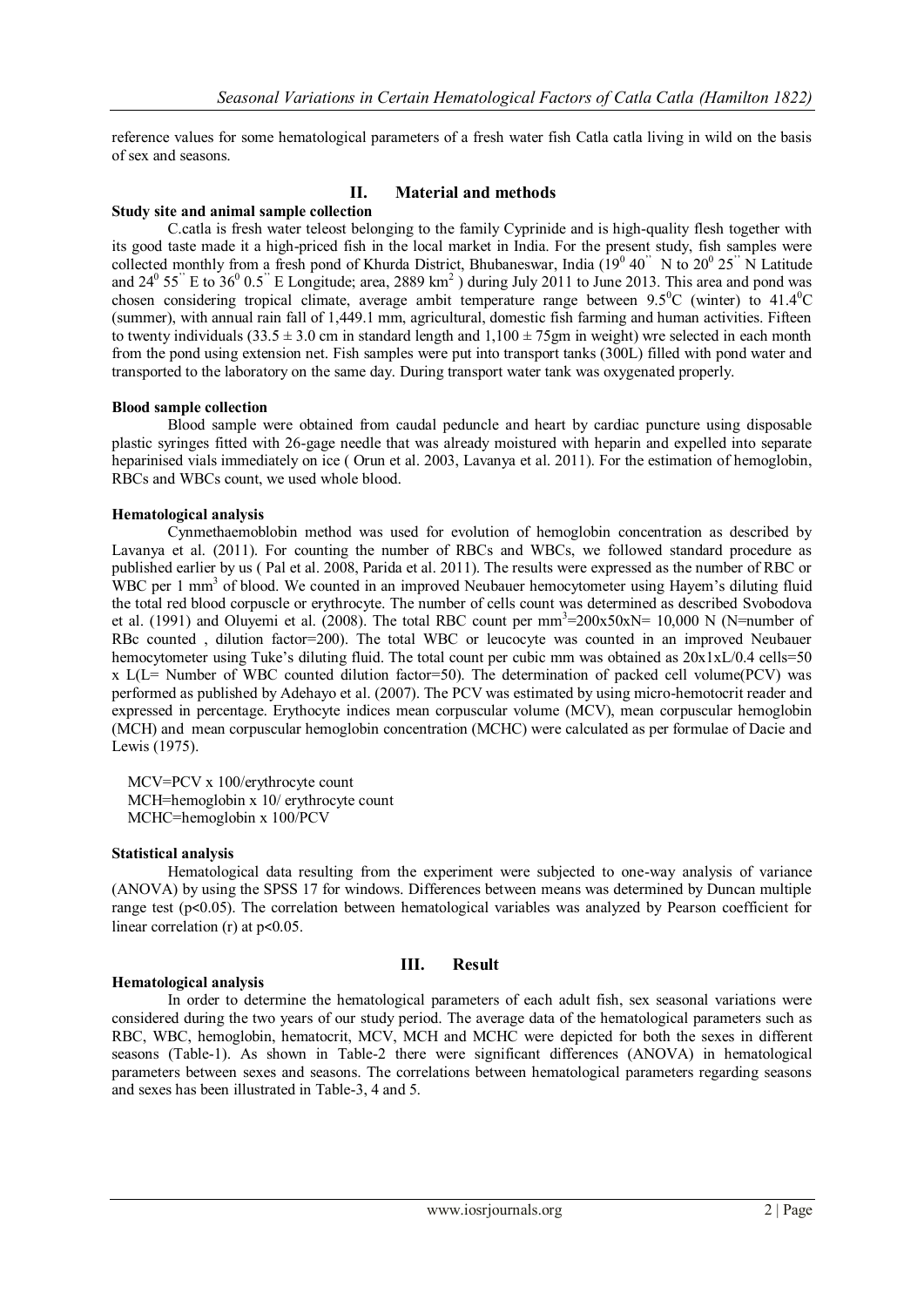#### **Hemoglobin content**

Hemoglobin content of C.catla oscillated between 5.0 and 7.775 g/dl during different seasons (Table-1). In male hemoglobin (Hb), concentration varied from 5.4 to 8.45g/dl with annual mean of 6.97±0.30 g/dl. In the female specimen, value was within the range of 4.6-7.1 g/dl with annual mean of 5.90 $\pm$ 0.25 g/dl. The higher concentration of Hb in both the sexes was obtained in summer and lower value in the autumn season (Fig. 1). There are significant differences between sexes.

#### **Total erythrocyte count**

The total number of erythrocyte ranged from 1.36 x  $10^6$  to 1.77 x  $10^6$ /mm<sup>3</sup> blood in male fish and 1.15  $x$  10<sup>6</sup> to 1.69 x 10<sup>6</sup>/mm<sup>3</sup> blood during annual study period (Table-1). Male possessed higher number of RBC than that of female, where as higher value was noted in summer and lower in winter in both the sexes (Fig-2). The annual average of RBC in male and female was  $1.644 \times 10^6$  and  $1.44 \times 10^6$ /mm<sup>3</sup> blood, respectively.

#### **Total leukocyte count (TLC)**

Season-wise total leukocyte count (TLC) value was higher in summer and lower in the winter in bothj sex C.catla. TLC varied between 2.7 x  $10^3 - 5.12$  x  $10^3$ /mm<sup>3</sup> of blood and 3.00 x  $10^3 - 5.6$  x  $10^{3}$ g/mm<sup>3</sup> of blood in male and female fish, respectively (Table-1). The annual mean value of male and female fish was  $3.754 \times 10^{3}$ and  $4.124 \times 10^3/\text{mm}^3$  of blood, respectively. Thus female fish had higher values than that of male fish.

**Table-1** Seasonal variations in blood parameters of male and female C.catla

| $\frac{1}{2}$<br>parameters of mare |        |      |          |                      |          |          |          |             |                      |
|-------------------------------------|--------|------|----------|----------------------|----------|----------|----------|-------------|----------------------|
| Season                              | Sex    |      | Hemo     | RBC                  | Leuco    | Hemato   | MCV      | <b>MCHC</b> | MCH                  |
| Spring                              | Male   | Mean | 7.4100   | 1.7100               | 3.9000   | 31.4900  | 172.1000 | 31.6000     | 55.3100              |
|                                     |        | SE   | 0.16743c | 0.01155b             | 0.10392b | 0.14434c | 3.23316a | 0.14434b    | 0.28868c             |
|                                     | Female | Mean | 6.5000   | 1.5300               | 4.5000   | 26.3000  | 171.4000 | 31.4000     | 57.0000              |
|                                     |        | SE.  | 0.13856b | 0.02309c             | 0.12702b | 0.24249d | 2.07816a | 0.11547a    | 0.20207d             |
| Summer                              | Male   | Mean | 8.4500   | 1.7700               | 5.1200   | 32.9000  | 179.9000 | 31.1500     | 54,0000              |
|                                     |        | SE   | 0.21362d | 0.02887d             | 0.30022c | 0.17321d | 2.51147a | 0.24249b    | 0.20267 <sub>b</sub> |
|                                     | Female | Mean | 7.1000   | 1.6900               | 5.6100   | 27,0000  | 179,0000 | 31.5500     | 55.2000              |
|                                     |        | SE.  | 0.16166c | 0.01732d             | 0.36188c | 0.14434d | 1.87639a | 0.28868b    | 0.25981c             |
| Rainy                               | Male   | Mean | 7.2000   | 1.7000               | 4.6500   | 31,0000  | 175.7900 | 31.8000     | 53.9000              |
|                                     |        | SE.  | 0.11547c | 0.02021 <sub>b</sub> | 0.25981b | 0.11547c | 3.03109a | 0.38682b    | 0.12702 <sub>b</sub> |
|                                     | Female | Mean | 6.3000   | 1.5800               | 4.4100   | 24,9000  | 175.5000 | 32.2000     | 54.0100              |
|                                     |        | SE.  | 0.08660b | 0.01443c             | 0.14434b | 0.19630c | 3.75278a | 0.28868b    | 0.17321b             |
| Autumn                              | Male   | Mean | 6.4000   | 1.7000               | 3.0000   | 27.8000  | 172,9000 | 31.0000     | 53,0000              |
|                                     |        | SE.  | 0.14434b | 0.01443 <sub>b</sub> | 0.08660a | 0.37528b | 4.50333a | 0.43301b    | 0.20207a             |
|                                     | Female | Mean | 5.0000   | 1.2500               | 3.1000   | 22.1000  | 171.0000 | 31.8500     | 53.0400              |
|                                     |        | SE.  | 0.08660a | 0.03464b             | 0.11547a | 0.34641b | 3.46410a | 0.28868a.b  | 0.14434a             |
| Winter                              | Male   | Mean | 5.4000   | 1.3600               | 2.7000   | 23.8000  | 172.2100 | 30,0000     | 54.0100              |
|                                     |        | SE.  | 0.20207a | 0.01443a             | 0.17321a | 0.25981a | 4.99408a | 0.20207a    | 0.25981b             |
|                                     | Female | Mean | 4.6000   | 1.1500               | 3.0000   | 20.7000  | 169,8000 | 31.1500     | 53.0100              |
|                                     |        | SE.  | 0.23094a | 0.01155a             | 0.28868a | 0.20207a | 4.33013a | 0.34641a    | 0.20207a             |

**Table-2** Analysis of one-way ANOVA on mean blood parameters by sex and seasons in C.catla

| Variables  | Source          | Sum of squares | ρg             | Mean square | g/dl     | significance |
|------------|-----------------|----------------|----------------|-------------|----------|--------------|
| Hemo       | Season          | 28.588         | $\overline{4}$ | 7.147       | 90.813   | 0.000        |
|            | Sex             | 8.619          | 1              | 8.619       | 109.516  | 0.000        |
|            | Season* sex     | 0.472          | $\overline{4}$ | 0.118       | 1.499    | 0.240        |
|            | Error           | 1.574          | 20             | 0.079       |          |              |
|            | Corrected total | 39.253         | 29             |             |          |              |
| <b>RBC</b> | Season          | 0.827          | 4              | 0.207       | 165.444  | 0.000        |
|            | Sex             | 0.324          | 1              | 0.324       | 259.584  | 0.000        |
|            | Season* sex     | 0.125          | 4              | 0.031       | 25.044   | 0.000        |
|            | Error           | 0.025          | 20             | 0.001       |          |              |
|            | Corrected total | 1.302          | 29             |             |          |              |
| Leuco      | Season          | 24.975         | 4              | 6.244       | 37.643   | 0.000        |
|            | Sex             | 1.027          | 1              | 1.027       | 6.190    | 0.022        |
|            | Season* sex     | 0.218          | $\overline{4}$ | 0.054       | 0.328    | 0.856        |
|            | Error           | 3.317          | 20             | 0.166       |          |              |
|            | Corrected total | 29.537         | 29             |             |          |              |
| Hemato     | Season          | 238.554        | 4              | 56.639      | 360.463  | 0.000        |
|            | Sex             | 202.644        | 1              | 202.644     | 1224.805 | 0.000        |
|            | Season* sex     | 8.940          | $\overline{4}$ | 2.235       | 13.509   | 0.000        |
|            | Error           | 3.309          | 20             | 0.165       |          | 0.000        |
|            | Corrected total | 453.447        | 29             |             |          |              |
| <b>MCV</b> | Season          | 303.813        | $\overline{4}$ | 75.953      | 2.044    | 0.127        |
|            | Sex             | 11.532         | 1              | 11.532      | 0.310    | 0.584        |
|            | Season* sex     | 4.671          | $\overline{4}$ | 1.168       | 0.031    | 0.998        |
|            | Error           | 743.060        | 20             | 37.153      |          |              |
|            |                 |                |                |             |          |              |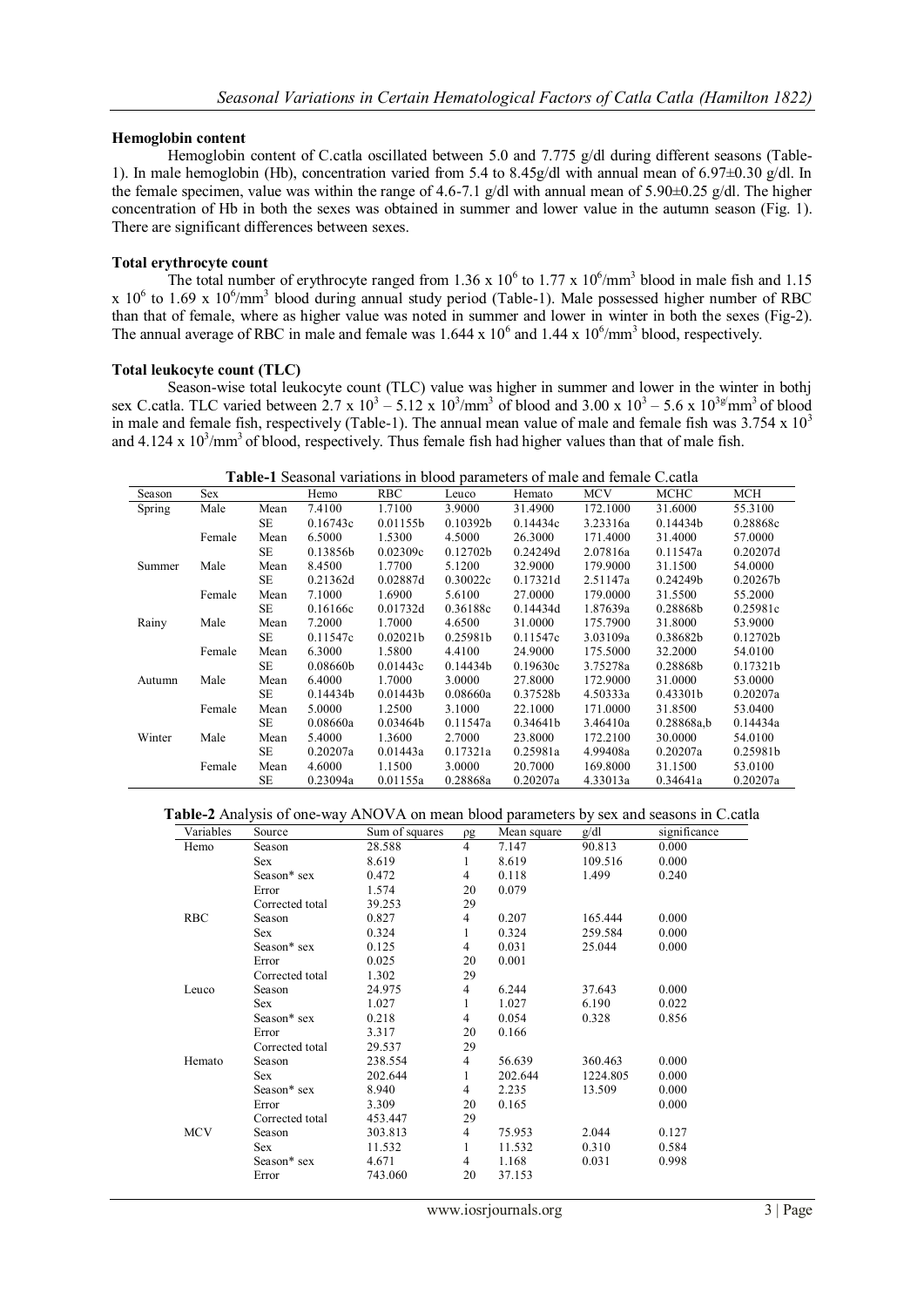|      | Corrected total | 1063.077 | 29 |       |        |       |
|------|-----------------|----------|----|-------|--------|-------|
| MCHC | Season          | 6.169    | 4  | 1.542 | 6.114  | 0.022 |
|      | <b>Sex</b>      | 1.587    |    | 1.587 | 6.291  | 0.021 |
|      | Season* sex     | 2.335    | 4  | 0.584 | 2.314  | 0.093 |
|      | Error           | 5.046    | 20 | 0.252 |        |       |
|      | Corrected total | 15.138   | 29 |       |        |       |
| MCH  | Season          | 35.394   | 4  | 8.849 | 65.744 | 0.000 |
|      | <b>Sex</b>      | 1.248    |    | 1.248 | 9.276  | 0.006 |
|      | Season* sex     | 6.716    | 4  | 1.679 | 12.475 | 0.000 |
|      | Error           | 2.692    | 20 | 0.135 |        |       |
|      | Corrected total | 46.051   | 29 |       |        |       |

#### **Hematocrit (PCV)**

Season wise PCV value was higher in summer and lower in winter season irrespective of the sexes of C.catla fish. As shown in Table-1, the PCV value ranged from 23.8% to 32.9% in male fish, where as for female fish it varied between 20.70% to 27.0%. The mean value of the male and the female fish was 29.398% and 24.24% respectively, which indicates that male fish was higher than the female fish throughout the study period.

#### **Mean corpuscular volume**

MCV value was higher in summer for both sex and lower in the winter. The MCV value of male fish ranged between 172.10 and 179.90 fl and for female fish 169.80 and 179.00fl (Table-1). There was no major difference in male and female fish.

#### **Mean corpuscular hemoglobin**

The value of MCH throughout the experimental period was found to be varied between 53.00 and 55.31 ρg in male fish and for female fish it was between 53.01 and 57.00 ρg (Table-1). The MCH value was higher in female fish (54.452 ρg) than that of male fish (54.452 ρg). In both the sexes, higher value was observed in rainy season and lower value in winter season.

#### **Mean corpuscular hemoglobin concentration**

The MCHC value ranged from 30.00% in male fish to 31.80% in male fish where as for female fish it was varied between 31.10% and 32.20% (Table-1). Higher value was observed in the rainy season and lower value in winter season in case of male fish, but for female fish it was in spring season. The annual mean value indicated as slightly higher in female fish (31.57%) in comparison with male fish (31.10%).

#### **IV. Discussion**

In natural habitat, fish species are pact with different factors such as varied water qualities, pollution, malnutrition, infection and disease and can adapt themselves such environmental conditions by changing their physiological activities. Although all these above factors linked to fish health, it is essential to establish an identity the causes of disease in fish presents as a challenge for the researchers and farmers. Water quality is an important factor, which is an responsible for variation in fish hematology, since fish live in close association with their environment (Casillas and Smith).

| <b>Table-3</b> Corelation analysis of blood parameters by seasons in C.catla |  |
|------------------------------------------------------------------------------|--|
|------------------------------------------------------------------------------|--|

| Season | Variable        | Hemo      | <b>RBC</b>   | Leuco        | Hemato       | <b>MCV</b> | <b>MCHC</b> | <b>MCH</b>   |
|--------|-----------------|-----------|--------------|--------------|--------------|------------|-------------|--------------|
| Spring | Hemo            |           | $0.976**$    | $-0.589$     | $0.941**$    | 0.508      | $0.982**$   | $-0.667$     |
|        | <b>RBC</b>      | $0.976**$ | $\mathbf{1}$ | $-0.714$     | $0.985**$    | 0.323      | $0.922**$   | $-0.794$     |
|        | Leuco           | $-0.589$  | $-0.714$     |              | $-0.821*$    | 0.375      | $-0.426$    | $0.988**$    |
|        | Hemato          | $0.941**$ | $0.985**$    | $-0.821*$    | $\mathbf{1}$ | 0.187      | $0.860*$    | $-0.880*$    |
| s      | <b>MCV</b>      | 0.508     | 0.323        | 0.375        | 0.187        | 1.         | 0.662       | 0.229        |
|        | <b>MCHC</b>     | $0982**$  | $0.922**$    | 0.426        | $0.860*$     | 0.662      |             | $-0.514$     |
|        | <b>MCH</b>      | $-0.667-$ | 0.794        | $0.988**$    | $-0.880*$    | 0.299      | $-0.514$    | $\mathbf{1}$ |
| Summer | Hemo            |           | $0.976**$    | $-0.589$     | $0.941**$    | 0.508      | $0.982**$   | $-0.667$     |
|        | R <sub>BC</sub> | $0.947**$ | $\mathbf{1}$ | 0.218        | 0.811        | 0.743      | 0.179       | $-0.552$     |
|        | Leuco           | $-0.061$  | 0.218        |              | $-0.339$     | 0.791      | $0.992**$   | 0.794        |
|        | Hemato          | $0.955**$ | 0.811        | $-0.339$     | $\mathbf{1}$ | 0.217      | $-0.401$    | $-0.838$     |
|        | <b>MCV</b>      | 0.497     | 0.743        | 0.791        | 0.217        |            | 0.785       | 0.334        |
|        | <b>MCHC</b>     | $-0.118$  | 0.179        | $0.992**$    | 0.401        | 0.785      |             | 0.835        |
|        | MCH             | $-0.644$  | $-0.382$     | 0.794        | $-0.838*$    | 0.334      | $0.835*$    | $\mathbf{1}$ |
| Rainy  | Hemo            |           | $0.997**$    | $-0.234$     | $0.971**$    | 0.325      | $-0.082$    | 0.047        |
|        | <b>RBC</b>      | $0.997**$ | $\mathbf{1}$ | $-0.154$     | $0.947**$    | 0.396      | 0.000       | 0.123        |
|        | Leuco           | $-0.234$  | $-0.154$     | $\mathbf{1}$ | $-0.462$     | 0.777      | $0.981**$   | $0.881*$     |
|        | Hemato          | $0.971**$ | $0.947**$    | $-0.462$     |              | 0.104      | $-0.318$    | $-0.176$     |
|        | <b>MCV</b>      | 0.325     | 0.396        | 0.777        | 0.104        |            | $0.883*$    | $0.960**$    |
|        | <b>MCHC</b>     | $-0.082$  | 0.000        | $0.981**$    | $-0.318$     | $0.883*$   |             | $0.951**$    |
|        | MCH             | 0.047     | 0.123        | $0.881*$     | $-0.176$     | $0.960**$  | $0.951**$   | 1            |
|        |                 |           |              |              |              |            |             |              |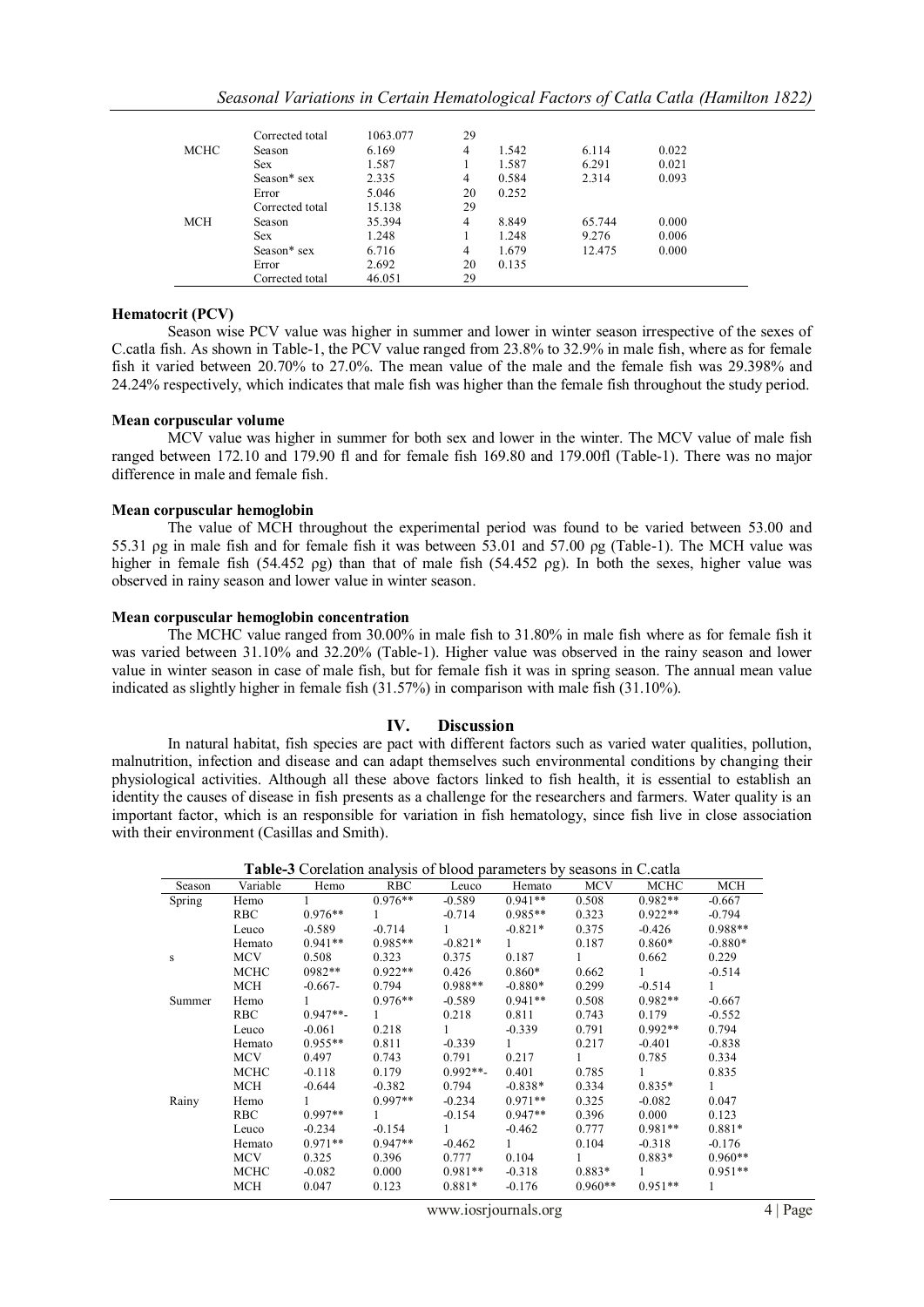*Seasonal Variations in Certain Hematological Factors of Catla Catla (Hamilton 1822)*

| Autumn | Hemo        |           | $0.990**$ | $-0.114$  | $0.997**$    | 0.389     | $-0.434$ | 0.154     |
|--------|-------------|-----------|-----------|-----------|--------------|-----------|----------|-----------|
|        | <b>RBC</b>  | $0.990**$ |           | $-0.172$  | $0.997**$    | 0.303     | $-0.518$ | 0.060     |
|        | Leuco       | $-0.114$  | $-0.172$  |           | $-0.158$     | $0.844*$  | $0.897*$ | $0.924**$ |
|        | Hemato      | $0.997**$ | $0.997**$ | $-0.158$  |              | 0.336     | $-0.488$ | 0.095     |
|        | <b>MCV</b>  | 0.389     | 0.303     | $0.844*$  | 0.336        |           | 0.658    | $0.969**$ |
|        | <b>MCHC</b> | $-0.434$  | $-0.518$  | $0.897*$  | $-0.488$     | 0.658     |          | $0.822*$  |
|        | <b>MCH</b>  | 0.154     | 0.060     | $0.924**$ | 0.095        | $0.969**$ | $0.822*$ |           |
| Winter | Hemo        |           | $0.885*$  | 0.224     | $0.900*$     | 0.735     | $-0.309$ | $0.991**$ |
|        | <b>RBC</b>  | $0.885*$  |           | $-0.252$  | $0.999**$    | 0.347     | $-0.715$ | $0.918**$ |
|        | Leuco       | 0.224     | $-0.252$  |           | $-0.221$     | 0.781     | $0.856*$ | 0.128     |
|        | Hemato      | $0.900*$  | $0.999**$ | $-0.221$  | $\mathbf{1}$ | 0 3 7 9   | $-0.692$ | $0.931**$ |
|        | <b>MCV</b>  | 0.735     | 0.347     | 0.781     | 0.379        |           | 0.386    | 0.690     |
|        | <b>MCHC</b> | $-0.309$  | $-0.715$  | $0.856*$  | $-0.692$     | 0.386     |          | $-0.393$  |
|        | <b>MCH</b>  | $0.991**$ | $0.918**$ | 0.128     | $0.931**$    | 0.690     | $-0.393$ |           |
|        |             |           |           |           |              |           |          |           |

**Table-4** Correlation analysis of blood parameters for male C.catla during study period.

|             | Hemo      | RBC.      | Leuco     | Hemato    | <b>MCV</b> | <b>MCHC</b> | <b>MCH</b> |
|-------------|-----------|-----------|-----------|-----------|------------|-------------|------------|
| Hemo        |           | $0.861**$ | $0.961**$ | $0.960**$ | $0.558*$   | $0.674**$   | 0.352      |
| RBC.        | $0.861**$ |           | $0.735**$ | $0.905**$ | 0.389      | $0.773**$   | 0.097      |
| Leuco       | $0.961**$ | $0.735**$ |           | $0.881**$ | $0.628*$   | $0.615*$    | 0.353      |
| Hemato      | $0.960**$ | $0.905**$ | $0.881**$ |           | 0.398      | 0.398       | 0.350      |
| <b>MCV</b>  | $0.558*$  | 0.389     | $0.628*$  | 0.398     |            |             | 0.259      |
| <b>MCHC</b> | $0.674**$ | $0.773**$ | $0.615*$  | $0.749**$ | $0.564*$   | $0.564*$    | 0.405      |
| <b>MCH</b>  | 0.352     | 0.097     | 0.353     | 0.350     | 0.259      | 0.259       |            |

| Table-5                      |            |           |            |           |           |            |           |       |  |  |
|------------------------------|------------|-----------|------------|-----------|-----------|------------|-----------|-------|--|--|
| of<br>Corelation<br>analysis |            | Homo      | <b>RBC</b> | Leuco     | Hemato    | <b>MCV</b> | MCHC      | MCH   |  |  |
| for<br>blood<br>parameters   | Homo       |           | $0.861**$  | $0.961**$ | $0.960**$ | $0.558*$   | $0.674**$ | 0.352 |  |  |
| female C.catla               | <b>RBC</b> | $0.861**$ |            | $0.735**$ | $0.905**$ | 0.389      | $0.773**$ | 0.097 |  |  |
| $*P=0.05$ ,<br>corelation    | Leuco      | $0.961**$ | $0.735**$  |           | $0.881**$ | $0.628*$   | $0.615*$  | 0.353 |  |  |
| significance                 | Hemato     | $0.960**$ | $0.905**$  | $0.881**$ |           | 0.398      | $0.749**$ | 0.350 |  |  |
| $*$ $P=0.01$ , corelation    | MCV        | $0.558*$  | 0.389      | $0.628*$  | 0.398     |            | $0.564*$  | 0.259 |  |  |
| significance                 | MCHC       | $0.674**$ | $0.773**$  | $0.615*$  | $0.749**$ | $0.564*$   |           | 0.405 |  |  |
|                              | MCH        | 0.352     | 0.097      | 0.353     | 0.350     | 0.259      | 0.405     |       |  |  |



**Fig. 1** Average concentration of blood Hb of C. catla a between sexes.



**Fig.2** Average number of erythrocyte count of C catla a between sexes.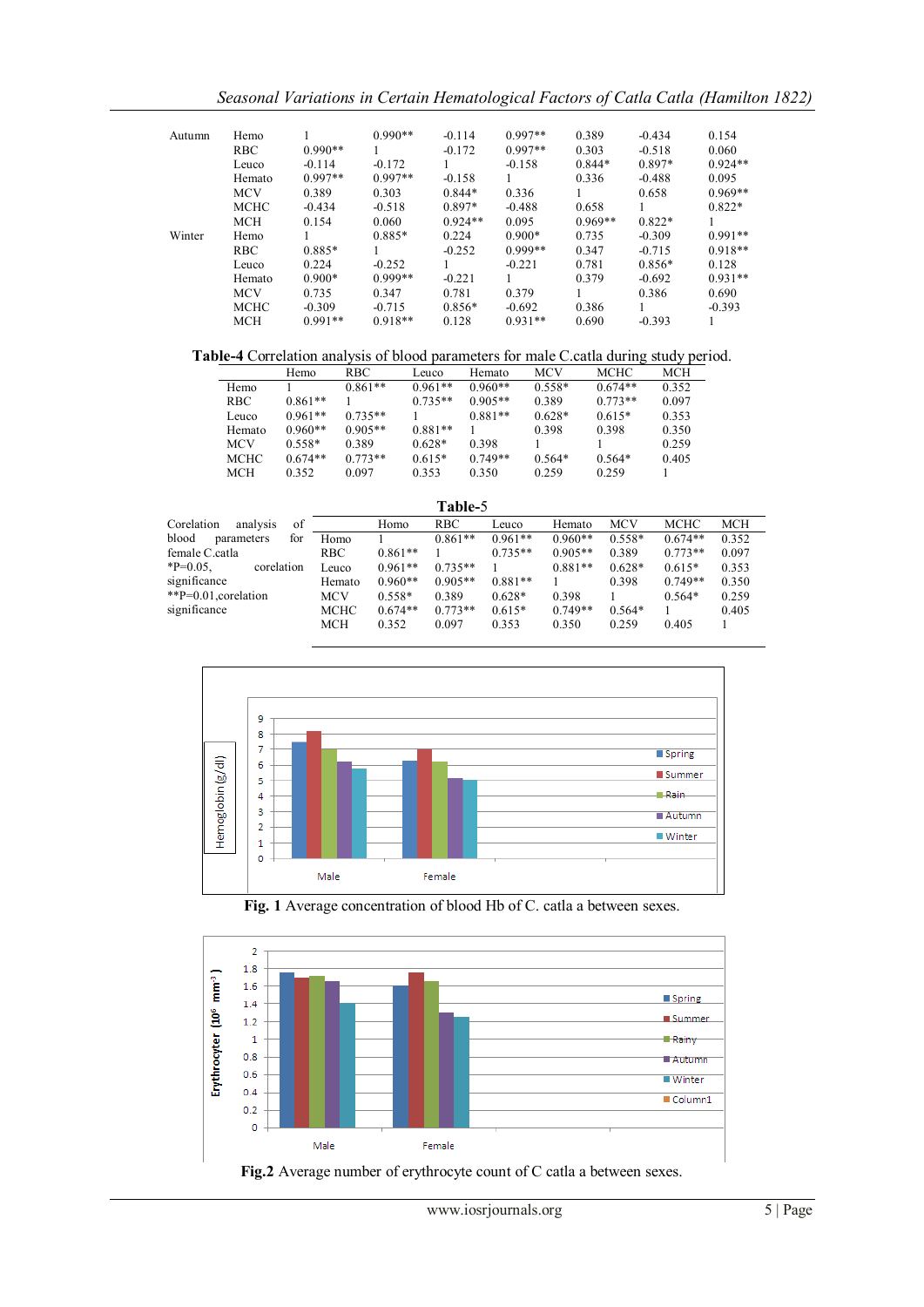. Recently, Orun et al. (2003) described that fish hematology parameters could be affected by variations in water temperature and oxygen concentration. In this study, water quality was normal range without any interference with other external and environmental factors except rainy season (unpublished data).

There are abundant excellent references used as guides in the unusual fish health and incisive expert needs to use all available diagnostic skills to manage these cases. In this scenarios, the use of clinical pathology greatly enhances this endeavour. Among all the different parameters, hematology offers an easily collected diagnostic gizmo of fish pathology (Lehman and Sturenberg 1975; Hickey 1976). On the other hand, it is important to establish reference ranges for hematological parameters including the RBC and WBC numbers, cell proportions of leukocyte, amount of hemoglobin and the size of RBC and WBC. These are the most significant findings as regards to diagnosis of fish diseases, healtth monitoring and the direction of any ecological and geographical difference between the species. Many hematological reports are available in small and young Cyprinidae fishes by different researchers in different approaches, but the present work basically focused on reference ranges for hematological information in adult species of C.catla. The hematological parameters observed in this study showed marginal differences in comparision withthat of Clarias isheriensis i(Kori-Siakpere 1985) and Clarias buthupogon (Kori-Siakpere and Egor 1997 ; Kori- Siakpere et al. 2005). Preston (1960) observed seasonal fluctuations in hematological parameters of fishes. Many publications reported that there are variations in blood indices values that can be attributed to manmy factors such as age , size of fish, nutrition state, season, spawning, sex and genetic variation. Das in 1965 discovered that the number of blood cells and hemoglobin concentration tends to increase with length and age. Hematocrit value for male fish was increased prior to time of sspawning (Poston 1966). The findings of the present study on blood indices of C.catla, which shows similar seasonal and sex variations, is discussed. Moreover, this study further attributes that during summer time because of high body metabolic rate due to high ambient temperature and reproductive activities, most of the hematological parameters shown higher value than other seasons. The lowest value, on the other hand, that happened during winter might be due to low ambient temperature and low metabolic rate. These results are supported by findings of Adebayo et al. (2007), Joshi (1989) and Orun et al. (2003). Many publications demonstrated that variation in hematocrit value and other hematological parameters between sexes and diversity might be due to higher metabolic rate of male compared to the female (raizada et al. 1983); Fourie and Hatting 1976). Finding of the present work also support this idea, which has been related to an increase in fish activity with increase in size. While considering the sex variations, many workers demonstrated that male fish attributes higher values in almost all hematological parameters except TLC in female fish (Cech and Wohlschlag 1981; Orun et al. 2003). The higher hematological values in favour of male fish may be attributed to physiologically activeness than the female fish. However, MCHC and MCH values did not show any marked difference between seasons and sexes in our results during the 2-year study period.

In conclusion, fish hematology is highly dependent on health, physiological process, habitat and the understanding of different environmental factors that govern reference ranges for fish. Although most of the wild fishes on a pond have been sampled, the small numbers in any specific fish populations limit the interpretation of the results and further validation is required. As the reproductive programs influence the fish physiology, more research will be necessary to determine the effects of microhabitat, environmental conditions, ambient temperature, nutritional status and possible seasonal fluctuations on the fish hematological parameters.

#### **Acknowledgement**

We are extremely grateful to the head of the Dept. of Zoology, Utkal University, Bhubaneswar, India for providing necessary facilities to carry out this work.

#### **References**

- [1]. Adebayo OT, Fagbenro OA, Ajayi CB, Popoola OM(2007) Normal haematological profile of Parachanna obscura as a dignostic tool in aquaculture. Int. J.Zool Res 3:193-199
- [2]. Anderson D, Klontz GW (1965) Basic hematology for the fish culturist, Ann North Fish cul Conf. 16:38-41
- [3]. Anver CE (2004) Blood Chemistry (electrolytes, lipoprotein and enzymes) values of black scorpion fish (Scorpacnaporcus, 1758) in the Dardnelles Turkey J. Biol Sci 4:716-719
- [4]. Bhaskar BR, Rao KS (1985). Some hematological parameters of tarpon, Megalops Cyprinoils (Broussenet) from Visakhapatnam harbor, Masty 11:63-69
- [5]. Bhaskar BR, Rao KS (1990) Use of hematological parameters as diagnostic tools in determining the health of milk fish. Chanos chanos (Forskal), in brackish water culture. Aquacul Fish Mang 21:125-129
- [6]. Casillas E, Smith LS (1977) Effect of stress on blood coagulation and hematology in rainbow torut (Salma grindneri). J.Fish Biol 10:481-491
- [7]. Cech JJ, Wohlschlag DE (1981) Seasonal patterns of respiration, gill ventilation and hematological characteristic in the striped mullet, Mugil cephalus, BullMar Sci 31:112-119
- [8]. Chakrabarti P, Banarjee V (1988) Effect of sublethal analysis of three organophosphores pesticide on the peripheral haemaogram of the fish, (Channa punclatus), Environ Ecol 6:151-158
- [9]. Collazos ME, Ortega E, Barriga C, Rodrigeuez AB (1998). Seasonal variation in hematological parameters of male and female Tinca tinca, Mol Cell Biochem 183:165-168